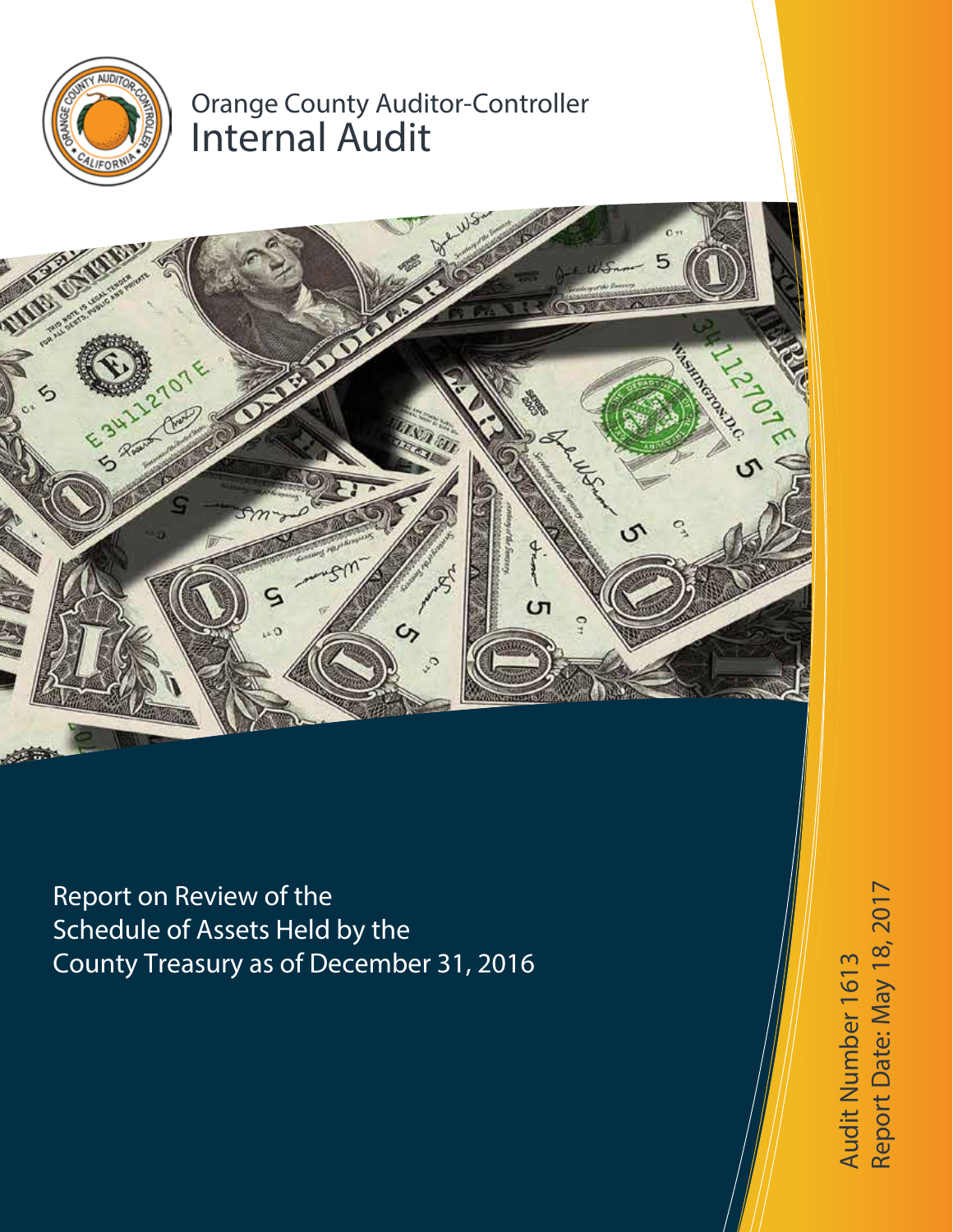

# **Eric H. Woolery, CPA Orange County Auditor‐Controller**

**Toni Smart, CPA Scott Suzuki, CPA, CIA, CISA Carol Swe, CPA, CIA, CISA Michael Steinhaus, CPA, CGMA Raquel Zubi, CPA**

**Director, Internal Audit Assistant Director Senior Audit Manager Audit Manager I**

**Auditor II**

**12 Civic Center Plaza, Room 200 Santa Ana, CA 92701**

Auditor-Controller Web Site www.ac.ocgov.com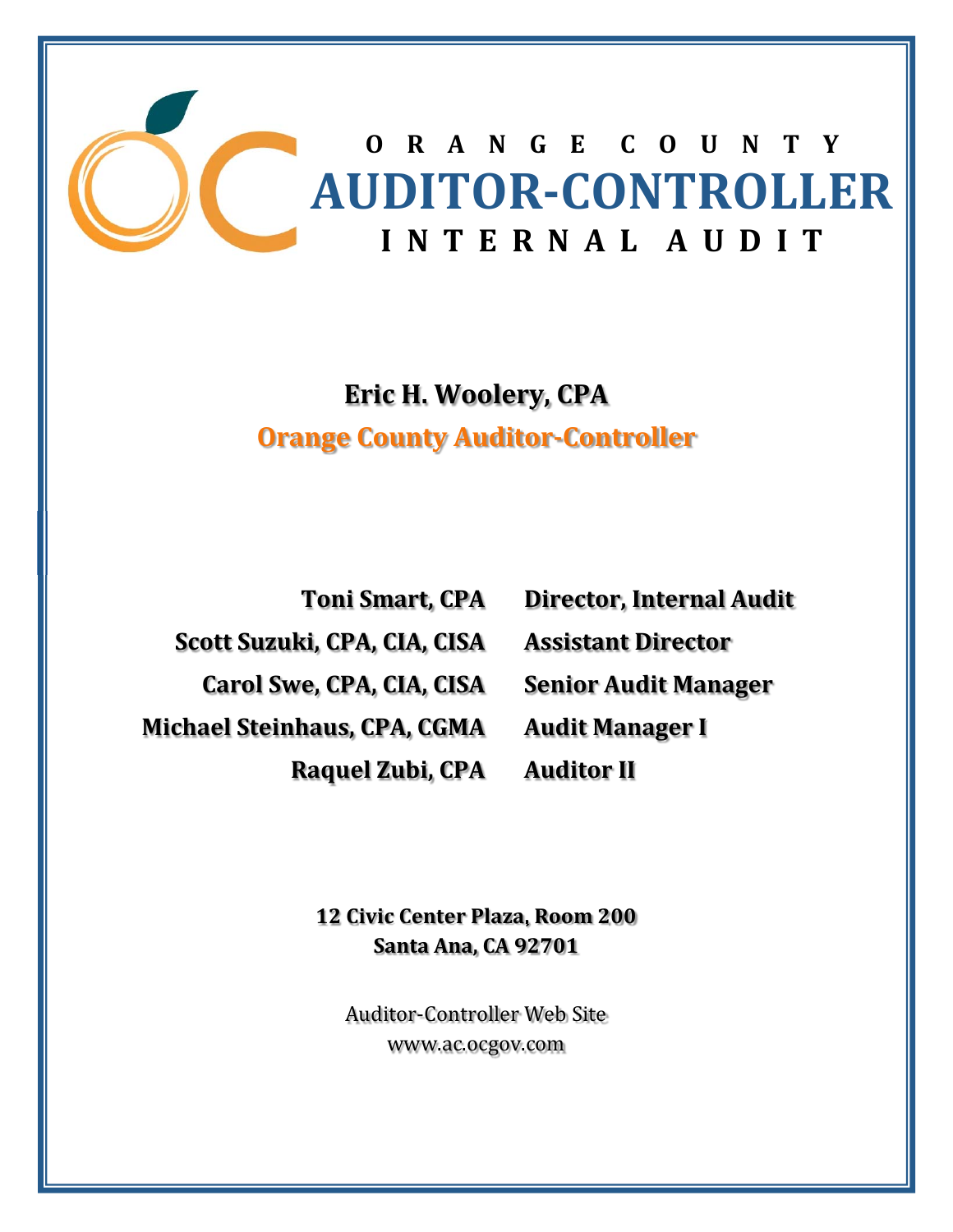

**ERIC H. WOOLERY, CPA**  AUDITOR-CONTROLLER

**Transmittal Letter** 



## **May 18, 2017**

- **TO:** Members, Board of Supervisors Chairwoman Michelle Steel, 2nd District Supervisor Vice Chair Andrew Do, 1st District Supervisor Supervisor Todd Spitzer, 3rd District Supervisor Shawn Nelson, 4th District Supervisor Lisa A. Bartlett, 5th District
- **SUBJECT:** Report on Review of the Schedule of Assets Held by the County Treasury as of December 31, 2016

We have completed our Report on Review of the Schedule of Assets Held by the County Treasury as of December 31, 2016. Our final report is attached for your review.

I submit an **Audit Status Report** quarterly to the Audit Oversight Committee (AOC) and a quarterly report to the Board of Supervisors (BOS) where I detail any critical and significant audit findings released in reports during the prior quarter and the implementation status of audit recommendations as disclosed by our Follow-Up Audits. Although there were no findings noted during this review, the results will be included in future status reports to the AOC and BOS.

Additionally, we will request your department to complete a **Customer Survey** of Review Services. You will receive the survey shortly after the distribution of our final report.

Toni Smart, CPA, Director Auditor-Controller Internal Audit Division

## **Attachments**

Other recipients of this report: Members, Audit Oversight Committee Members, Treasury Oversight Committee Eric H. Woolery, Auditor-Controller Shari L. Freidenrich, Treasurer-Tax Collector Frank Kim, County Executive Officer Michelle Aguirre, Chief Financial Officer Mark Malbon, Chief Assistant Treasurer-Tax Collector - Treasury JC Squires, Financial Manager, Treasurer-Tax Collector - Treasury Jennifer Han, Accounting/Compliance Manager, Treasurer-Tax Collector - Treasury Claire Moynihan, Director, Central Accounting Operations, Auditor-Controller Foreperson, Grand Jury Robin Stieler, Clerk of the Board of Supervisors Macias Gini & O'Connell LLP, County External Auditor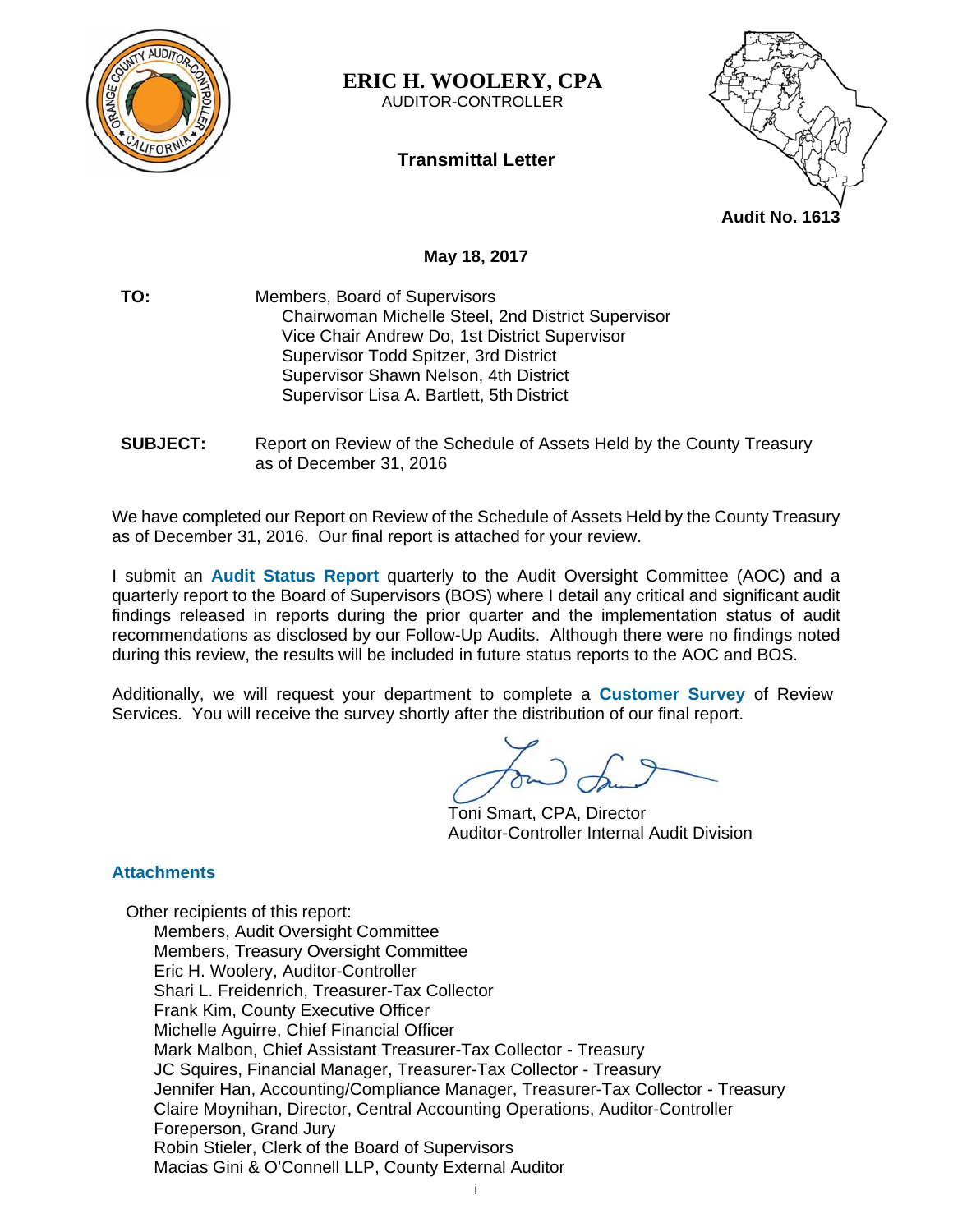

# *Report on Review of the Schedule of Assets Held by the County Treasury Audit No. 1613*

**As of December 31, 2016**

| <b>Transmittal Letter</b>                                              |   |
|------------------------------------------------------------------------|---|
| <b>Independent Accountant's Review Report</b>                          |   |
| Schedule of Assets Held by the County Treasury as of December 31, 2016 | 3 |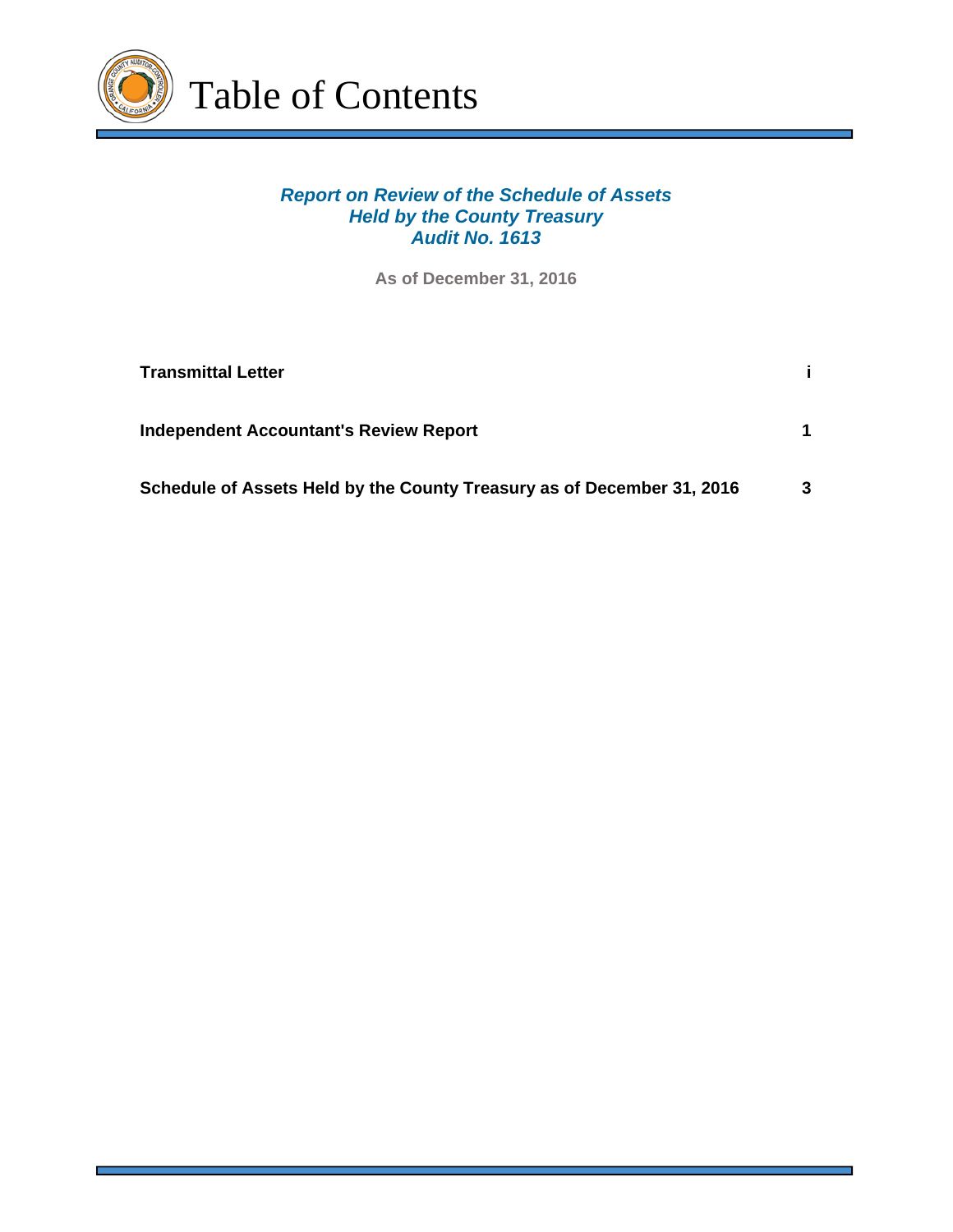

## **Independent Accountant's Review Report**

The Honorable Board of Supervisors County of Orange, California

We have reviewed the accompanying Schedule of Assets Held by the County Treasury—Modified Cash-Basis (financial schedule) of the County of Orange, California, as of December 31, 2016, pursuant to Government Code Section 26920(a). A review includes primarily applying analytical procedures to management's financial data and making inquiries of department management. A review is substantially less in scope than an audit, the objective of which is the expression of an opinion regarding the financial schedule as a whole. Accordingly, we do not express such an opinion.

### *Management's Responsibility for the Financial Schedule*

Management is responsible for the preparation and fair presentation of this financial schedule in accordance with the modified cash-basis of accounting; this includes determining that the basis of accounting the County Treasury uses for financial reporting is an acceptable basis for the preparation of financial schedules in the circumstances. Management is also responsible for the design, implementation, and maintenance of internal control relevant to the preparation and fair presentation of financial statements that are free from material misstatement, whether due to fraud or error.

#### *Accountant's Responsibility*

Our responsibility is to conduct the review engagement in accordance with Statements on Standards for Accounting and Review Services promulgated by the Accounting and Review Services Committee of the AICPA. Those standards require us to perform procedures to obtain limited assurance as a basis for reporting whether we are aware of any material modifications that should be made to the financial schedule for it to be in accordance with the modified cashbasis of accounting. We believe that the results of our procedures provide a reasonable basis for our conclusion.

#### *Accountant's Conclusion*

Based on our review, except for the issue noted in the Known Departure from Modified Cash-Basis of Accounting paragraph, we are not aware of any material modifications that should be made to the accompanying financial schedule in order for it to be in accordance with the modified cash-basis of accounting.

#### *Known Departure from Modified Cash-Basis of Accounting*

The financial schedule is prepared in accordance with the modified cash-basis of accounting, which is a basis of accounting other than accounting principles generally accepted in the United States of America. Receipts are recognized when received by the Treasurer; disbursements are recognized when paid by the bank; and the value of investments is stated at fair value. The modified cash-basis of accounting requires that financial statements include adequate disclosures. Management has elected to omit all disclosures ordinarily included in a financial schedule prepared on the modified cash-basis of accounting. If the omitted disclosures were included in the financial statement, they might influence the users' conclusions about the County Treasury's assets.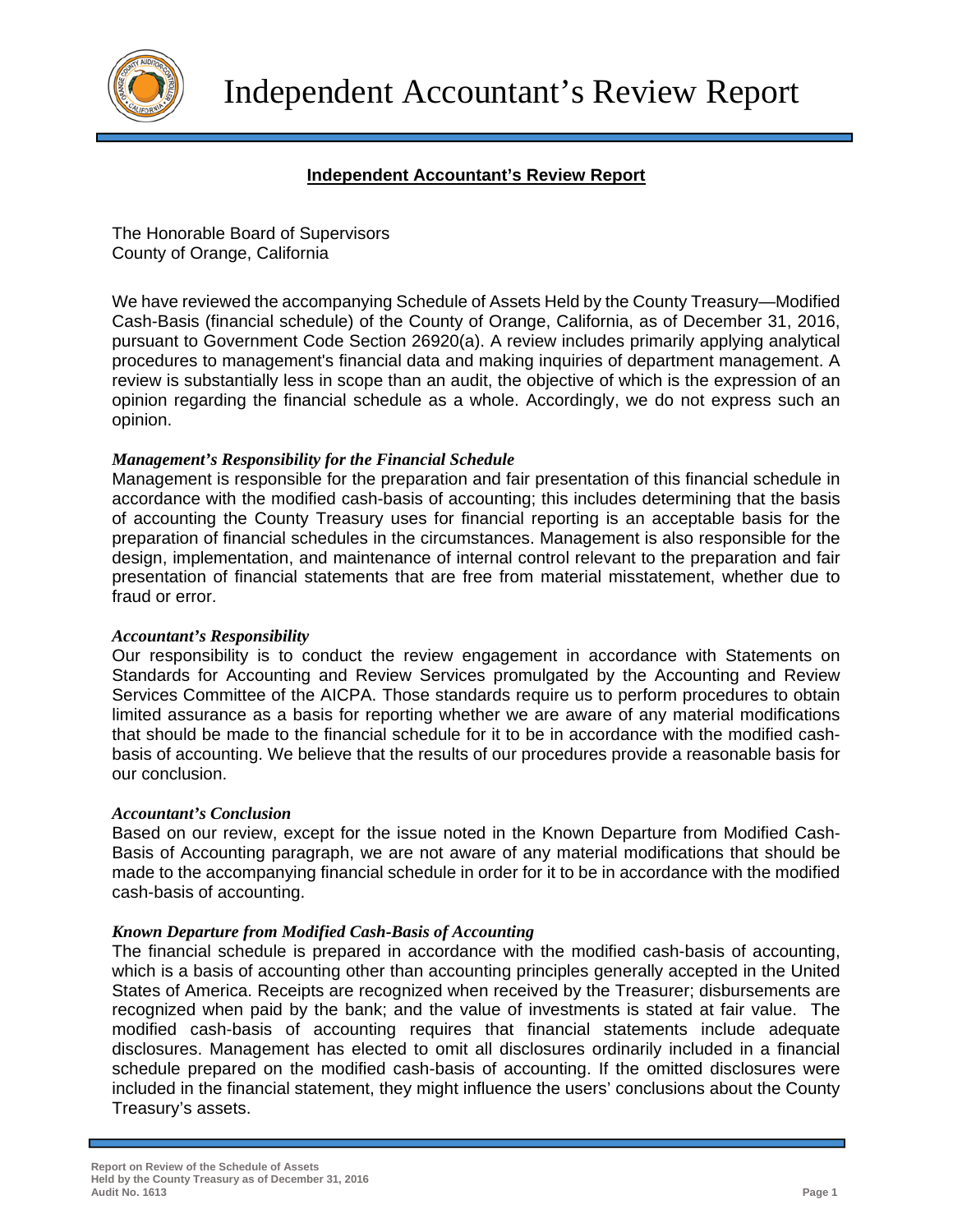

## *Other Matter*

This report is intended solely for the information and use of the Board of Supervisors and the management of the Orange County Auditor-Controller. However, this report is a matter of public record and its distribution is not limited.

Toni Smart, CPA, Director Auditor-Controller Internal Audit Division **May 18, 2017**